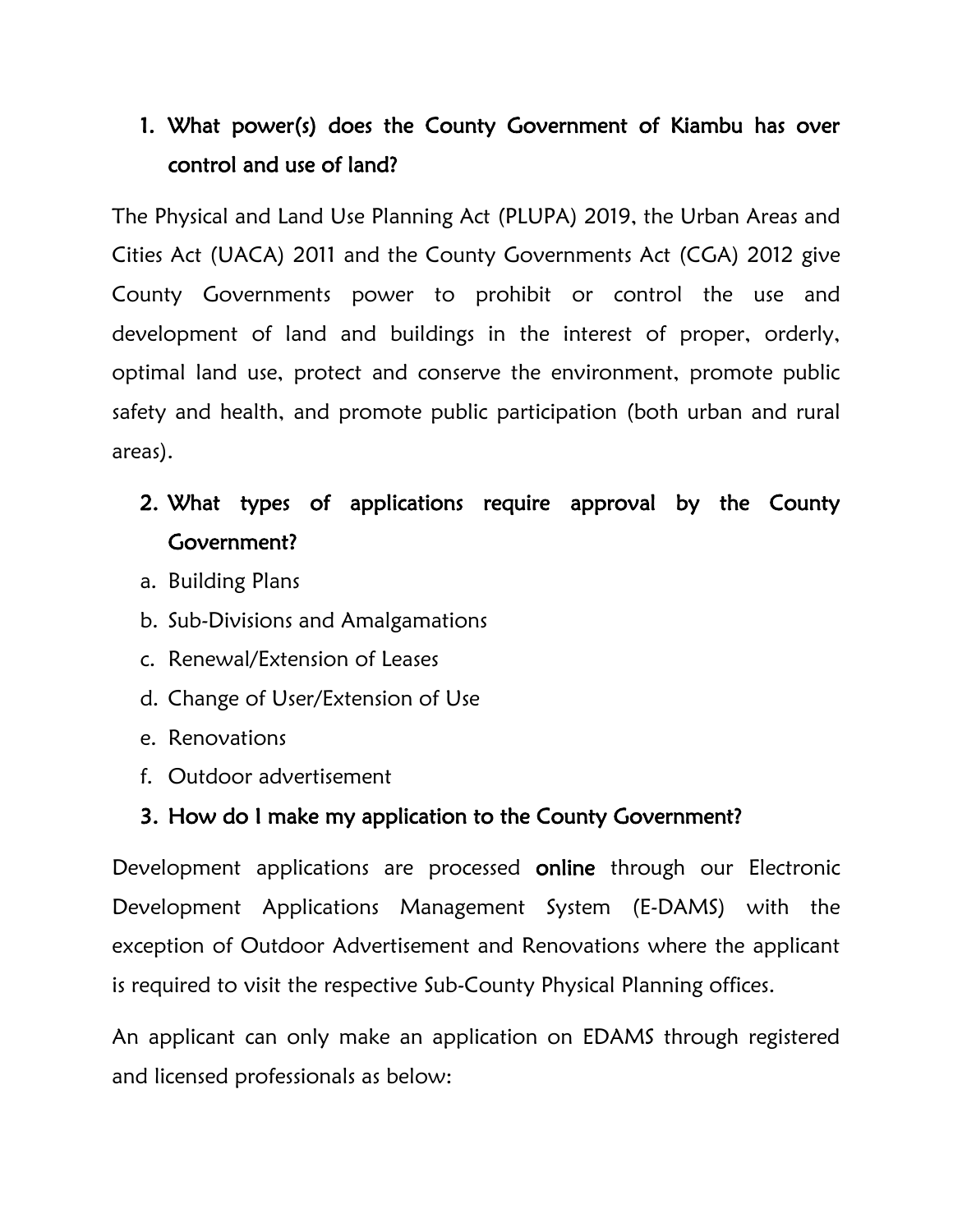| <b>TYPE OF APPLICATION   OUTPUT</b> |                               | <b>PROFESSIONAL</b>     |
|-------------------------------------|-------------------------------|-------------------------|
| <b>Building Plans</b>               | <b>Architectural Drawings</b> | Architect               |
|                                     | <b>Structural Drawings</b>    | Structural Engineer     |
| Sub-Division<br>&                   | Sub-                          | <b>Physical Planner</b> |
| Amalgamations                       | Division/Amalgamation         |                         |
|                                     | plan                          |                         |
| Renewal/Extension                   | of   Planning Report          | <b>Physical Planner</b> |
| Leases                              |                               |                         |
| Change of                           | <b>Planning Report</b>        | <b>Physical Planner</b> |
| User/Extension of Use               |                               |                         |

NB: For a list of the relevant professionals, visit the following sites:

<http://ebk.or.ke/registered-professional-engineers/>

<https://boraqs.or.ke/registered/architects>

[https://pprbkenya.org](https://pprbkenya.org/)

#### 4. Why do I require to apply for Change of Use for my land?

- a) To inform the public/interested persons or organizations as per the Physical and Land Use Planning Act, 2019 section 61 (1d)
- b) If the proposed use of the land differs from the initially intended use for the land
- c) To provide a platform for infrastructural requirements
- d) To appraise possible areas of conflict likely to result from the new proposal
- 5. Under what circumstances do I require to apply for structural approvals?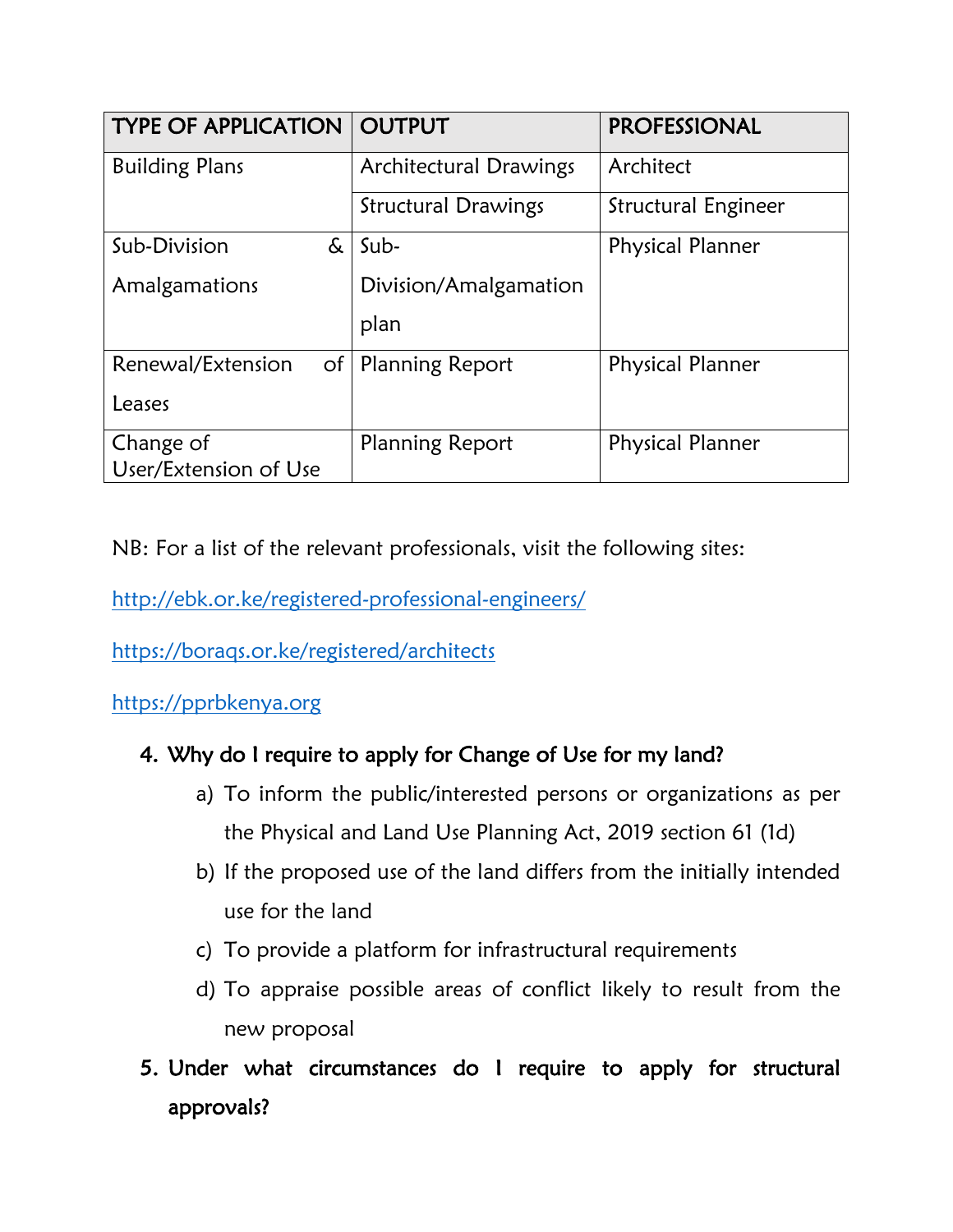If the proposed development/building has more than one floor/ or if it is a storeyed building

#### 6. Why do I need a Geo-Technical Report?

To ascertain the soil profile stability

#### 7. What documents do I require to make my application?

- a) Copy of Ownership Document (Title Deed/Lease Certificates)
- b) Land Search (not more than 3 months old)
- c) Current Land Rates Clearance Certificate
- d) Survey Map/ Approved sub-division plan

### 8. Can I apply for approval with a Share Certificate or Allotment Letter?

Yes. The share certificate or allotment letter should be accompanied by a sworn affidavit

## 9. Is there any payment required for processing of my application and how do I make the payment?

Yes. The fees payable for processing of various applications are provided for in the Kiambu County Finance Act which can be downloaded on [https://kiambu.go.ke.](https://kiambu.go.ke/)

Once an invoice has been generated, payment to be made to Sub County offices and receipts collected

NB: Assessment of an application is done after payment has been made

#### 10.How long will my approval take after I have made payment?

- a. Outdoor advertisement and renovations- 7 days
- b. Single Dwellings and Boundary Walls 15 Days
- c. All other applications  $-30$  days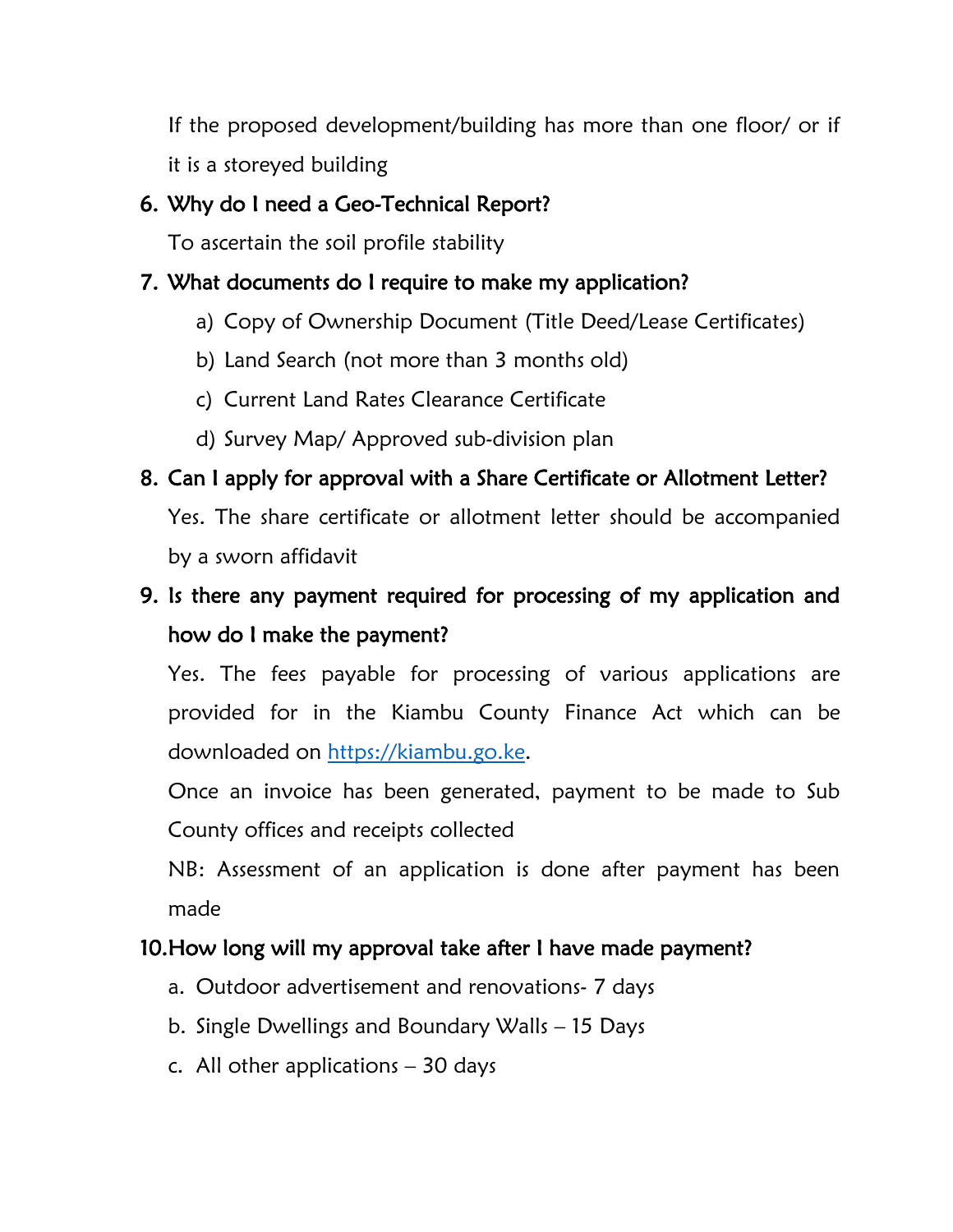## 11. Why would my Building Plans not be approved within the stipulated time?

- a) The required documents have not been provided
- b) Not compliance to planning and building code standards (Adequate lighting; ventilation; room sizes; parking requirements etc.)
- c) Non-compliance with the Change of Use permit (PPA2)
- d) Failure by the Consultant Architect or Engineer to address comments raised in time as per a, b, and c above.
- e) Adverse comment(s) from institutions, organizations, or individuals that require further consultation

# 12.Why would my Change of User/Extension of Use not be approved within the stipulated time?

- a) The required documents have not been provided
- b) Failure by the Consultant Physical Planner to address comments raised in time.
- c) If the land is public or disputed
- d) If the proposal is in conflict with the neighbourhood
- e) If the proposal does not comply with the existing county land policy and zoning guidelines
- f) Adverse comment(s) from institutions, organizations, or individuals that require further consultation
- g) Where no public participation has been done

#### 13. Why would my Sub-Division/Amalgamation application not be approved within the stipulated time?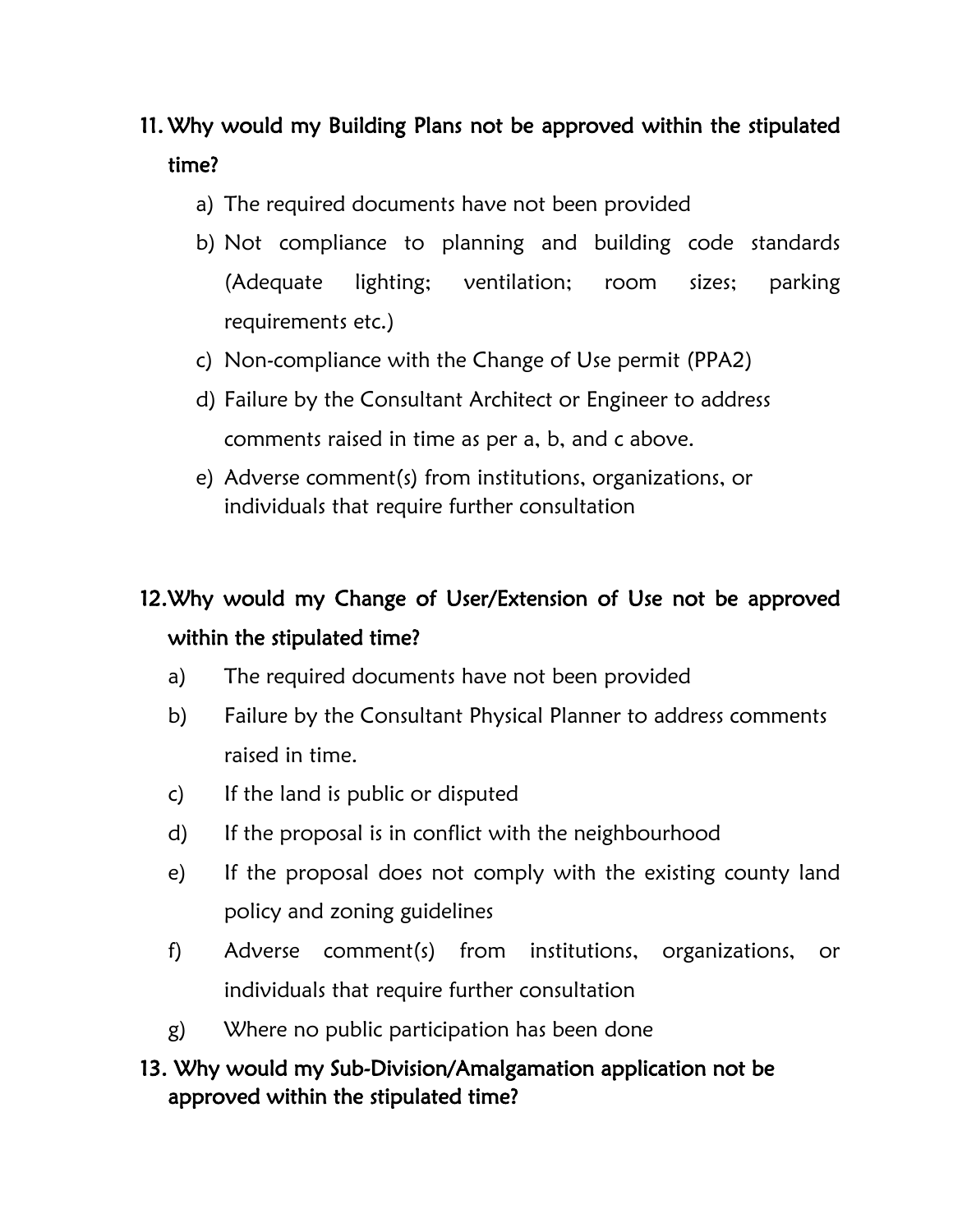a) The required documents have not been provided

b) Failure by the Consultant Physical Planner to address comments raised in time.

c) If the land is public or disputed

d) If the proposal does not comply with the existing county land policy and zoning guidelines

e) Non-compliance with the planning standards (minimum plot size; minimum road width; plot shape; surrender for public utilities where applicable; riparian considerations)

f) Adverse comment(s) from institutions, organizations, or individuals that require further consultation

## 11. Why would my Renewal of Lease/Extension of Lease application not be approved within the stipulated time?

a) The required documents have not been provided

b) Failure by the Consultant Physical Planner to address comments raised in time.

c) If the land is undeveloped

d) If any of the condition(s) of the subject lease has not been complied with

e) If the Government requires the land for public good

f) Adverse comment(s) from institutions, organizations, or individuals that require further consultation

# 12. What happens after I obtain my Building Plan approvals (Construction Permit)?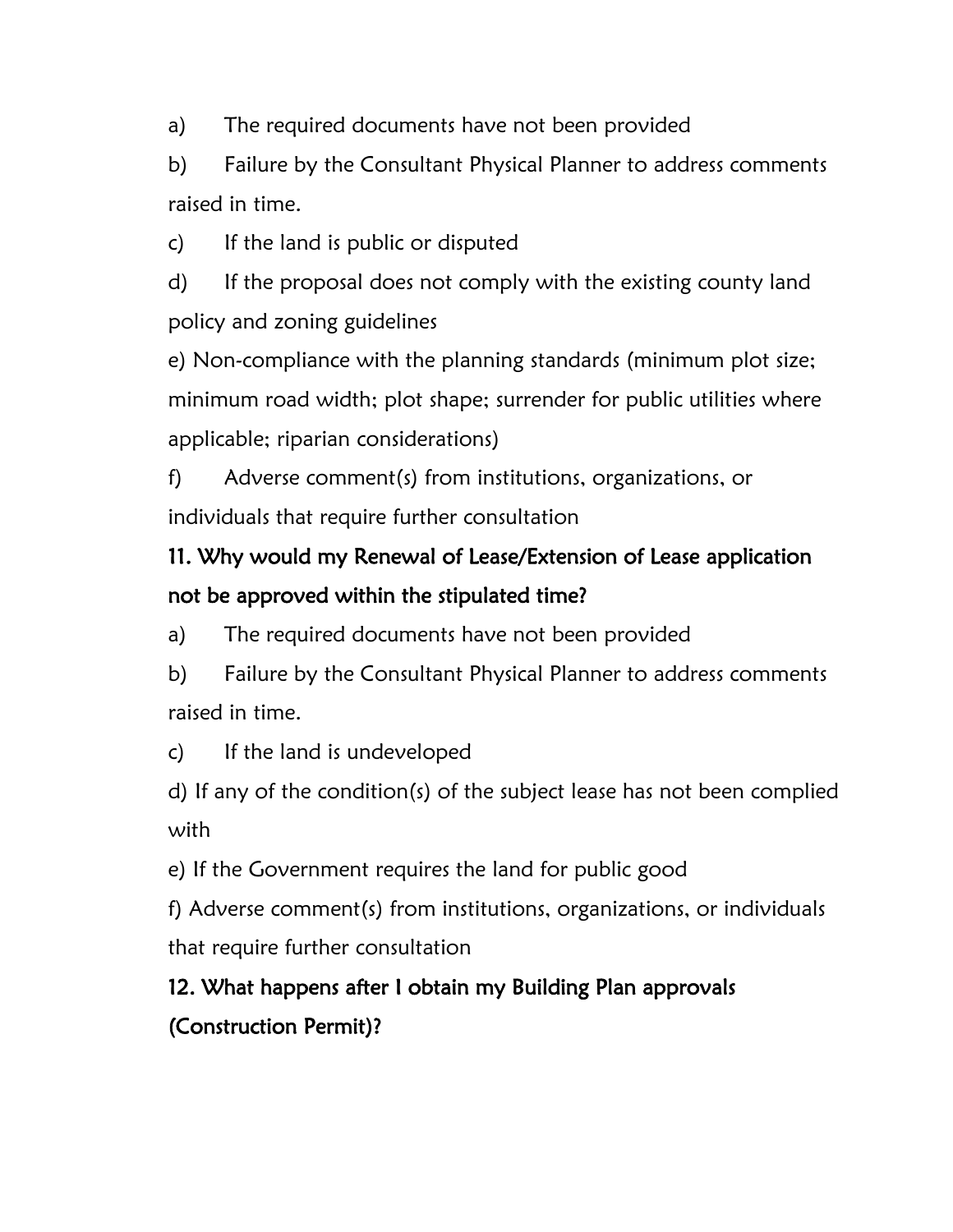You are required to seek National Environment management Authority (NEMA) and National Construction Authority (NCA) approvals before commencing the construction works

## 13. Do I require County officials to undertake inspection of my construction works?

Yes. This is necessary for quality control and to ensure compliance to the approved plans. The developer is required to apply for inspection at each stage of development (Setting Out; Foundation; Walling; Roofing

## 14. Is it possible for me to apply for amendment to my approved Building Plan?

Yes. Amendments must be within the planning and building standards/framework

### 15. Do my approvals lapse?

Yes. After 3 years upon which one is required to apply for renewal.

### 16. Do I need permission to occupy my completed development?

Yes. The relevant county officials will inspect your building upon completion and if satisfied, issue an occupation permit upon payment of prescribed fees

# 17. What happens if I have developed or I am developing without County approvals?

It is an offense under the Physical and Land Use Planning Act, 2019 Section 57 (1).

18. What remedial measures are available to me if I had commenced works without approval or contrary to approved drawings?